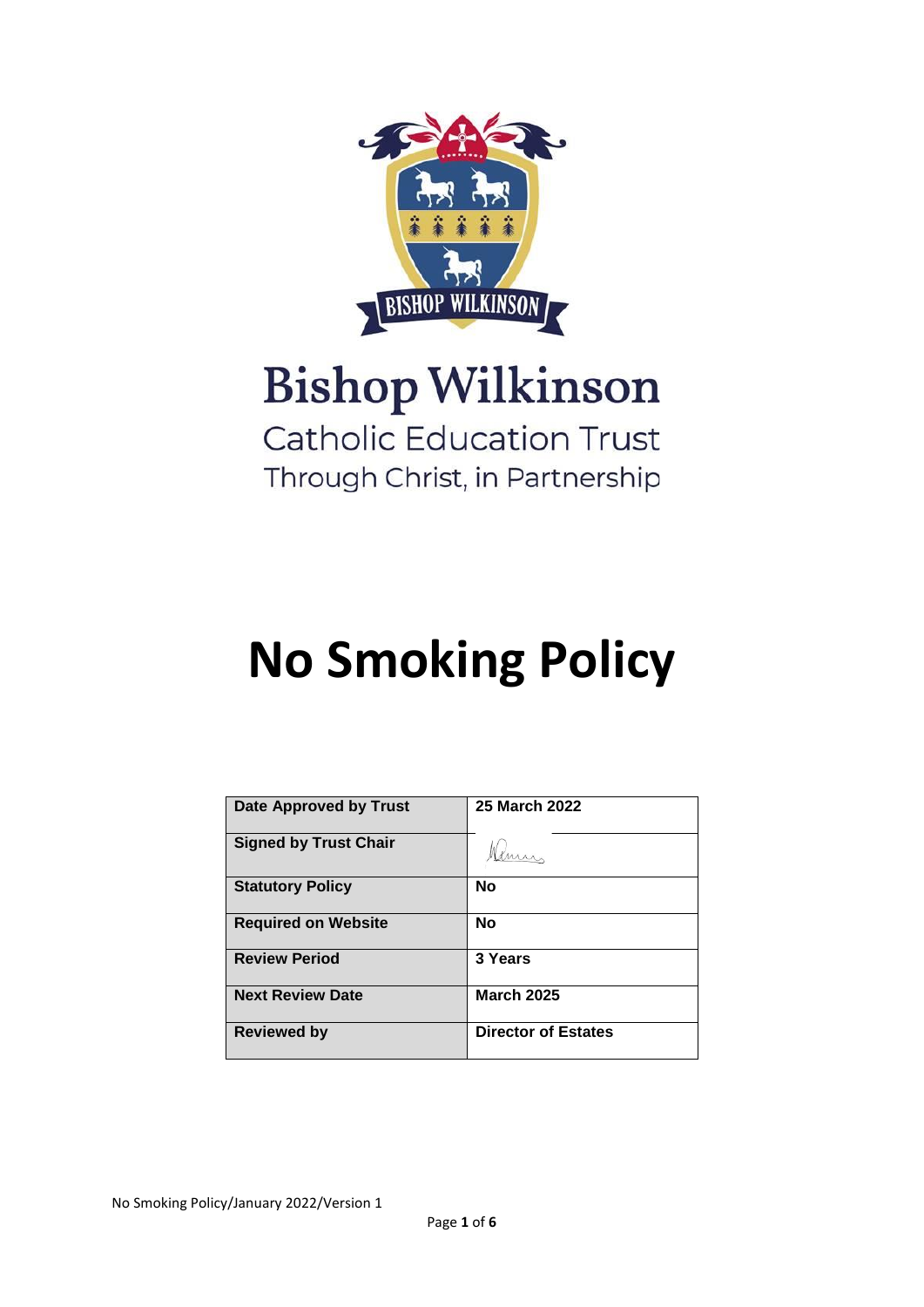#### **CONTENTS**

| Introduction                   | $\mathbf{3}$            |
|--------------------------------|-------------------------|
| Aims of the policy             | $\mathbf{3}$            |
| Objectives                     | $\mathsf{3}$            |
| Rationale                      | $\pmb{4}$               |
| Responsibilities of the school | $\overline{\mathbf{4}}$ |
| Responsibilities of employees  | $\overline{\mathbf{4}}$ |
| Policy in operation            | $\overline{\mathbf{4}}$ |
| Vehicles                       | 5                       |
| Non-compliance                 | 5                       |
| Smoking cessation support      | 5                       |
| Staff training and development | 5                       |
| Signage                        | $\boldsymbol{6}$        |
| Monitoring and review          | $\boldsymbol{6}$        |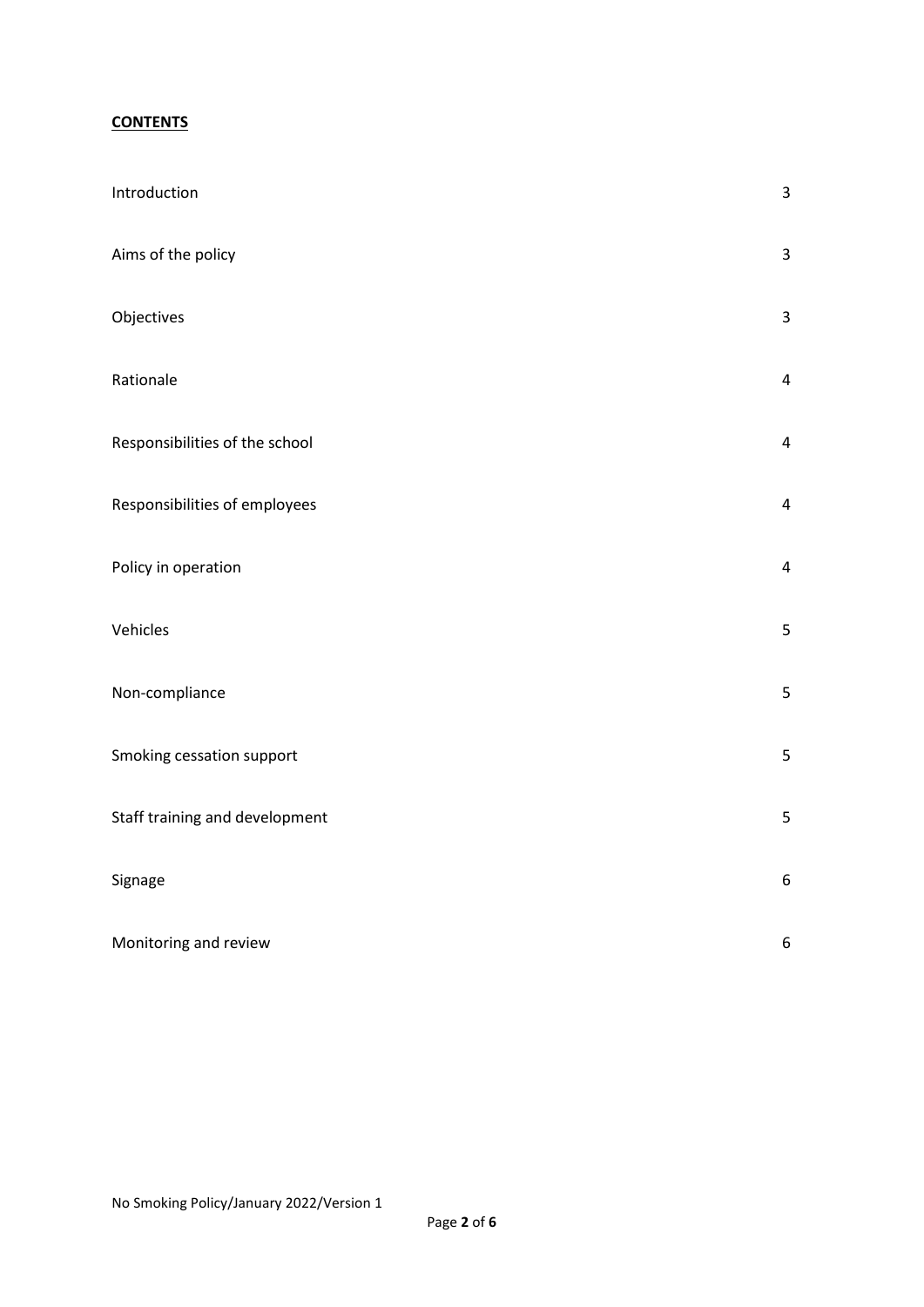#### **INTRODUCTION**

This policy provides guidance for members of the Trust community on why we are smoke free. It has been developed with the need to protect the whole school community so that everyone can learn and work in a smoke free environment. The policy applies to everyone using the premises (including all grounds and buildings) for any purpose, at any time. Further, due to the impressionable nature of young people and the requirement to ensure that each school is viewed in a positive light within the local community, the policy also applies to the immediate vicinity of the schools, defined as 'within sight of the boundary fence'.

The prohibition of smoking also applies during related school activities undertaken outside school premises e.g. Educational Visits.

"Smoking" refers to smoking tobacco or anything which contains tobacco or smoking any other substance. For the purposes of this policy smoking also refers to the smoking or vaping of electronic or e-cigarettes or cigalikes. It is our intention to project a clean and healthy image for our premises and our students. The less smoking or vaping appears as a normal behaviour to students, the less likely they are to start to smoke.

In enforcing the statutory ban brought under the Health Act 2006, the Trust's prohibition on smoking in enclosed public and workplaces is extended, in this policy, to using electronic cigarettes, otherwise known as 'vaping', within all school grounds and premises.

#### **AIMS OF THE POLICY**

This policy aims to achieve a healthy and safe working environment for all employees and enhance the public image of the Trust. The Trust reaffirms its continuing responsibility for ensuring, so far as is reasonably practicable, the health, safety and welfare of all its employees whilst at work and is committed to ensuring that a non-smoking environment will be the norm for all stakeholders.

Under Health and Safety legislation, the school has a legal responsibility to protect the health and safety of everyone in the workplace. There is increasing evidence of the detrimental effects of passive smoking on non-smokers and the school has introduced measures to protect non-smokers from the effects of tobacco smoke. As part of the Induction process, new staff should be told about this policy and be advised that a copy is available on the Trust's website.

Through this policy the Trust and in turn each school will ensure compliance with the Health Act 2006 which form the statutory instruments prohibiting smoking at work premises. These regulations came into force on 1st July 2007.

The primary aim is to secure a smoke/vapour-free workplace, thus minimising the effect of tobacco smoke or e-cigarette vapour within the school environment. Employees will not be permitted to smoke/vape during working time, only in the employee's own time away from the school premises. We want to create a whole-school approach to tobacco and E-cigarettes in order to prevent the uptake of, and reduce the prevalence of, smoking across the whole school community.

#### **OBJECTIVES**

The objectives of the policy are:

• To provide a smoke free school environment for everyone.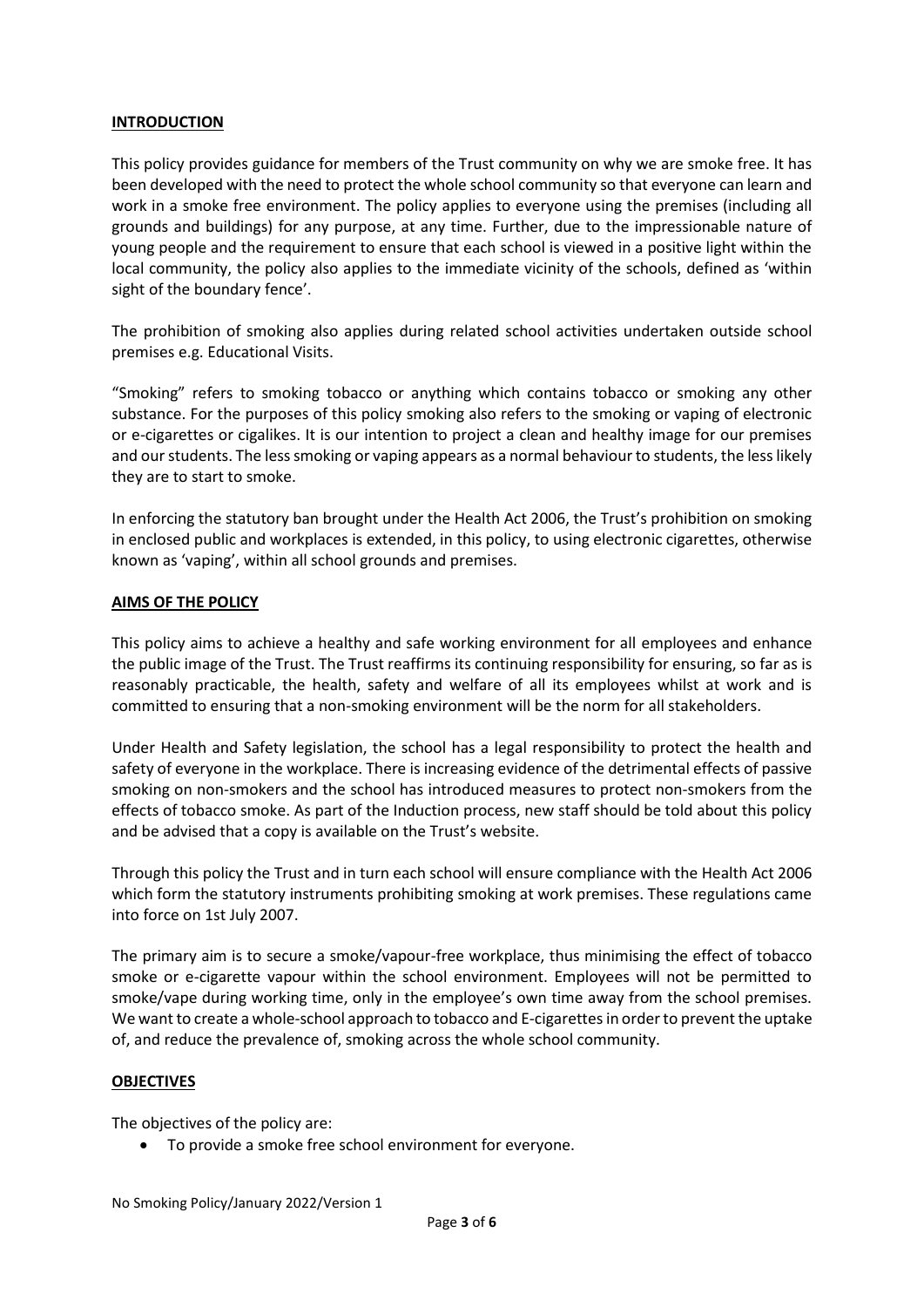- To protect the health of all staff, students, visitors and contractors when visiting the school buildings or using our facilities.
- To ensure that all school staff, Governors, visitors and contractors are role models for our children and young people with regard to not consuming tobacco on, or within sight of the school.
- To protect staff, students and all visitors from the hazards of second-hand smoke inhalation whilst at the school.
- To provide children and young people with consistent information about tobacco and Ecigarettes (including health effects, legal, economic and social aspects of tobacco and Ecigarette's use) throughout the curriculum.
- To provide interventions that aim to prevent the uptake of smoking as part of PSHE.
- To involve the wider school community in interventions to prevent smoking uptake in children and young people, for example, by encouraging them to become involved in homework assignments.
- To provide opportunities for those who smoke and wish to stop through discussions with our First Aiders and staff.

#### **RATIONALE**

- Smoking is a large cause of preventable morbidity and premature death in England.
- The earlier children become regular smokers, the greater risk of developing life-threatening conditions, such as lung cancer or heart disease, if they continue smoking into adulthood.
- The process of becoming a regular smoker is not always constant children and young people may stop and start the habit on a number of occasions before they come to identify themselves as someone who smokes.
- Smoke free schools and non-smoking staff provide positive role models for children and young people and contribute to the development of a health-promoting school.

#### **RESPONSIBILITIES OF EACH SCHOOL**

Headteachers must ensure that all stakeholders, are aware of this policy and understand its implications. Signage should be in place to inform visitors and contractors to Trust schools about the smoke free policy and respond appropriately to individuals who do not comply with the request to refrain from smoking. Compliance with this policy is to protect employees, students, visitors and contractors from the dangers of environmental tobacco smoke.

Any infringement of these rules by an employee or student may result in appropriate disciplinary action, which will be dealt with in accordance with the disciplinary procedure. Employees are also reminded that it is a criminal offence for employees to smoke in enclosed public places.

#### **RESPONSIBILITIES OF EMPLOYEES**

All employees must ensure that they are familiar with the contents of this policy document, and that they comply with it.

#### **POLICY IN OPERATION**

No member of staff employed by the Trust will be permitted to smoke whilst on-duty or representing the organisation. Staff are only permitted to smoke whilst off-duty e.g. official breaks such as lunch breaks, however staff must leave the school premises in order to do so. Smoking/vaping breaks are not permitted during paid working time.

No Smoking Policy/January 2022/Version 1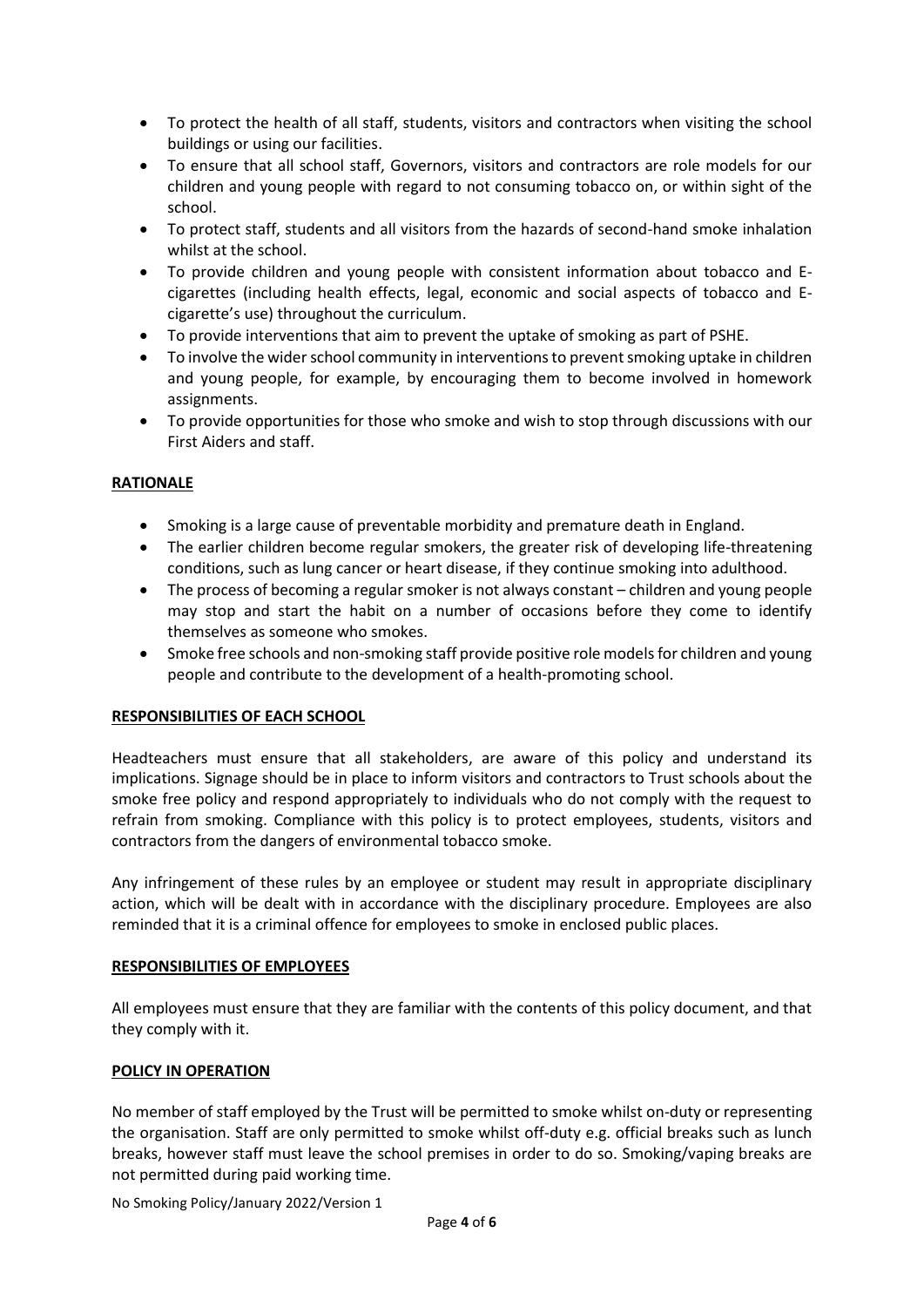- Smoking is not permitted in any part of the Trust's/school's premises and grounds including the entrance area to the school/building or on land adjacent to the school/building (e.g. car parks, garden areas, walkways, playgrounds, playing fields etc.).
- There will be no designated smoking areas provided within the school buildings or grounds.
- This policy applies to students, all employees, parents, visitors, members of the public, contractors, agency staff or others working or using the school's premises or vehicles.
- The smoke free policy will apply to all activities held in the school including before and after school sessions and any meetings organised which are attended by employees as part of their work and/or visitors to such meetings/events.
- Students, employees, official visitors, contractors or others working or using the schools' premises or vehicles are not allowed to smoke within sight of the school's boundary fence.
- Employees who do smoke/vape in their own time are encouraged to minimise their identity as an employee; for example, badges, uniform and logos should be covered up.
- Employees and other individuals representing the school must also be aware of their responsibilities when working away from the school buildings and grounds.
- Where school premises are used for purposes other than school related activities, the school smoking policy will still remain in operation.
- The prohibition of smoking will apply during related school activities undertaken outside school premises, e.g. Educational Visits.

Notices will be displayed in buildings informing staff, visitors, members and service users that the building and/or designated area is smoke free.

If a visitor or contractor on the premises is found smoking, they will be asked to cease immediately. Should they not do so, the Headteacher (or another member of the school Leadership Team if the Headteacher is unavailable) should be notified immediately. It would be reasonable under these circumstances for the individual to be required to leave the premises and, if on official business, for their employer to be notified of the reasons why.

#### **VEHICLES**

The smoking policy will apply to all school owned/hired/leased vehicles, as well as private vehicles when used for carrying students or staff on school business. Please note, this is a statutory requirement. Each school has a duty to reinforce the smoking legislation on buses used for student transport.

#### **SMOKING CESSATION SUPPORT**

The NHS Stop Smoking Service offer programmes of smoking cessation support for staff to include group, individual, behavioural and telephone support. Details of local smoking cessation clinics can be found on th[e Quit Smoking NHS website.](https://www.nhs.uk/better-health/quit-smoking/?WT.mc_ID=JanQuitSmokingPPC&gclsrc=aw.ds&msclkid=3e6a4147d65c126a9a0520a683b9e80d)

#### **STAFF TRAINING AND DEVELOPMENT**

Training on tobacco and E-cigarettes will be available to staff and those involved in smoking prevention work. This training will be given in conjunction with the school nursing service or other local / national smoking cessation or tobacco education bodies.